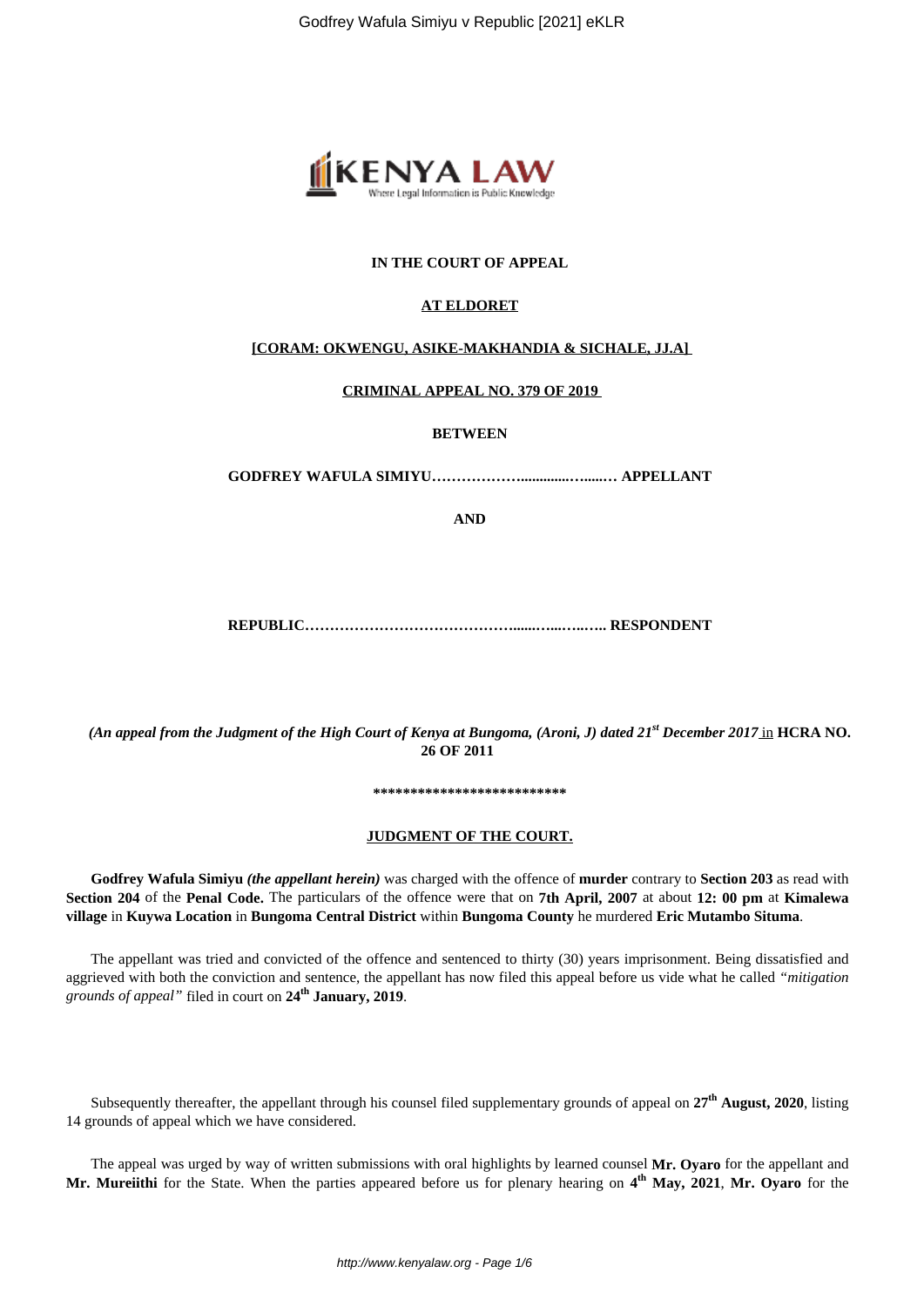appellant submitted that the appellant was not accorded a fair trial as his trial herein was subsequent to another trial arising out of the same facts in which the accused in the previous trial was acquitted, and that the record in criminal case number 16/2007 was not produced in the proceedings in the case against the appellant, despite several attempts by the appellant's advocates to have the same produced. He further submitted that the object or weapon that was used to commit the alleged offence was not recovered or produced in court and that the prosecution did not make any effort to have the object produced in court and that this therefore would make it difficult if not impossible for the court to test the degree or the extent of the damage that the object would likely cause. It was submitted that it was clear from the accounts of the witnesses that the deceased was involved in a fight with two brothers and the only witness who was wife to the deceased came in the midst of the fight, and that this presented a doubt on when exactly during the fight the deceased was hit on the head, how many times he was hit on the head and what object(s) were used. Finally, on sentence counsel urged the court if for any reason it upholds the conviction to review the sentence putting into consideration the fact that the appellant has served 3 years in prison

In a brief rejoinder Mr. **Mureiithi** for the State submitted that from the record it was clear that the appellant's brother was the accused in criminal case No. 16 of 2007 and not the appellant; that therefore it could not be said that the cases were the same; that the only reason why the appellant was not charged in criminal case No. 16 of 2007 was because he ran away after realizing the victim had died; and that he only returned 4 years later when he was arrested and charged for murder. With regard to the murder weapon used, counsel submitted that the evidence of PW1was clear that she saw the appellant hit the deceased with a bench twice at the back of his head, and that the P3 Form confirmed that the deceased died as a result of a severe head injury due to blunt trauma consistent with the injury inflicted by the appellant. With regard to the fact that only PW1 (wife to the deceased) witnessed the incident and that this raised doubts as to what exactly happened, it was submitted that the evidence of PW1 revealed that the incident happened in broad daylight; that PW1 knew the appellant as he was the deceased's friend; that she was in close proximity when the incident happened; and as such the appellant was properly identified. On sentence, it was submitted that the penalty for murder was life imprisonment and that the sentence of 30 years meted out against the appellant was lenient in the circumstances. Consequently, we were urged not to disturb the same.

We have carefully considered the record of appeal, submissions by counsel, the authorities cited and the law. This being a first appeal, this Court is mindful of its duty as a 1<sup>st</sup> appellate court. This duty was well articulated by this Court in *Erick Otieno Arum v Republic [2006] eKLR* as follows:

*"It is now well settled, that a trial court has the duty to carefully examine and analyse the evidence adduced in a case before it and come to a conclusion only based on the evidence adduced and as analysed. This is a duty no court should run away from or play down. In the same way, a court hearing a first appeal (i.e) a first appellate court) also has a duty imposed on it by law to carefully examine and analyse afresh the evidence on record and come to its own conclusion on the same but always observing that the trial court had the advantage of seeing the witnesses and observing their demeanour and so the first appellate court would give allowance for the same"*

The evidence before the superior court was as follows: **PW1 Swinny Nafula** who was the only eye witness to this incident and wife to the deceased testified that on the material day she was at the shop at Kimalewa when she heard commotion and went to the front of the shop and found people fighting with her husband and that one of the people was **Godfrey Simiyu** and **Francis Simiyu**. It was her evidence that the deceased was fighting with Evans and that when Godfrey (the appellant), saw that the deceased had overpowered Evans, he took a bench made of wood and hit the deceased at the back of his head twice whereupon he fell down and became unconscious. She further testified that she knew the appellant for a long time as he was a neighbor.

**PW2 Isaac Khisa Wasike** testified that on 7<sup>th</sup> April 2007, he was at a neighbor's house when he heard screams. He rushed to the scene and found a young man having been beaten whom he knew as **Eric Mutembwe Sikuku** outside his shop and that he was in a critical condition. He then made enquiries and learnt that **Godfrey** (appellant) had beaten him. In cross examination he stated that the deceased's wife (PW1), told him that the deceased had been beaten by the appellant though he did not witness the incident.

PW3 was **Heman Dituma Matingi**. He testified that on the material day at about 5pm he was on his way from the *shamba*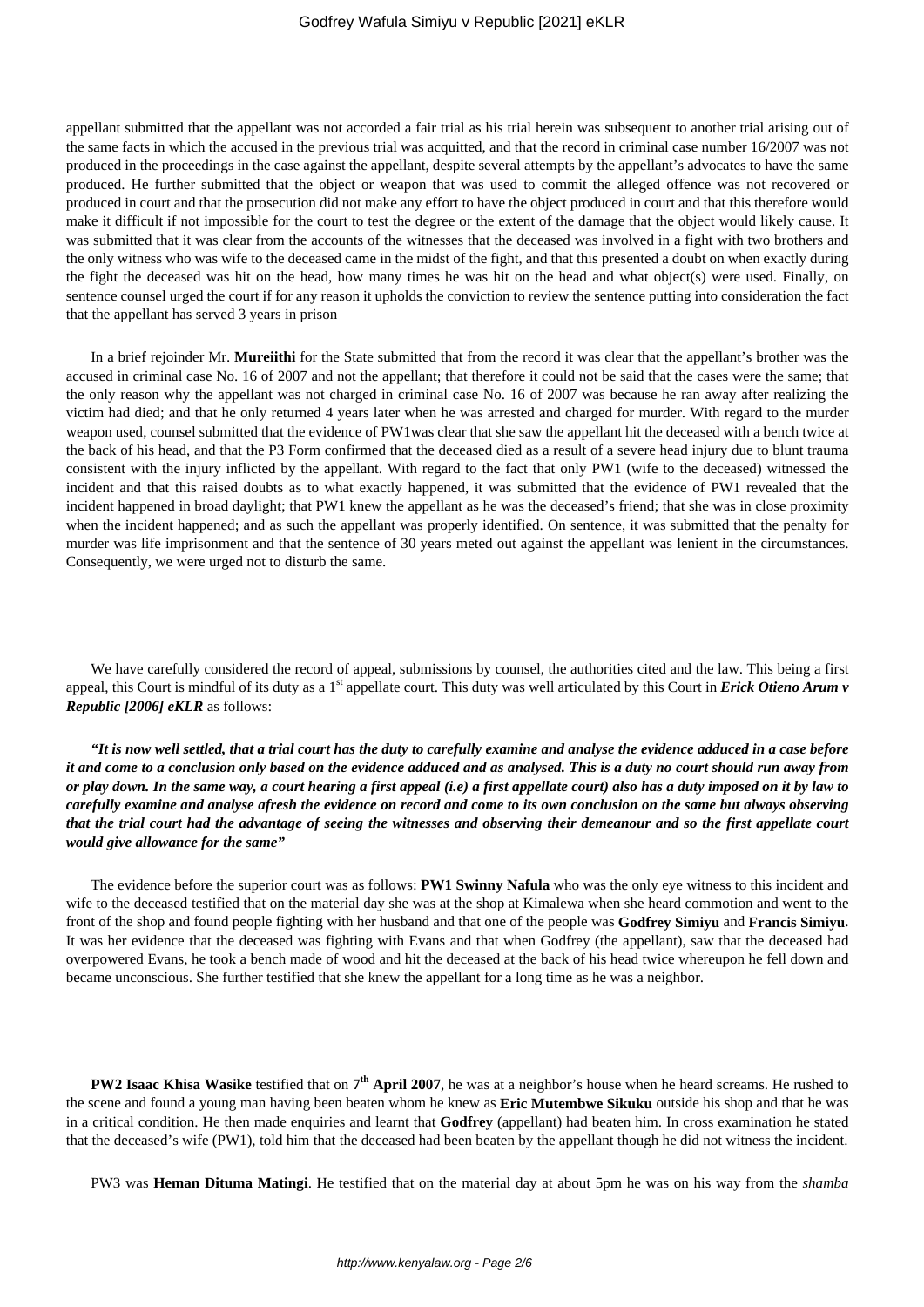when he saw people in the neighborhood and when he enquired, he was told that the deceased had been beaten to death by **Godfrey** (the appellant) and one **Evans**.

PW4 was **Joseph Wanjala**. He testified that on the material day he was at his carpenter shop when his son **Wanjala**, came and told him that that **Eric** had been beaten and taken to hospital and that later he learnt that he had died on his way to hospital. It was his further evidence that the appellant disappeared to Uganda but **Evans** was arrested and that the appellant was later on arrested on

# **10th April 2007.**

PW5 was **Timothy Wafula Wanjala** a *matatu* driver and one of the people who took the deceased's body to the mortuary for post mortem.

PW6 was **Michael Wafula Kimungui**, the senior chief of Malungi sub-location where the incident occurred. It was his evidence that he knew both the deceased and the appellant and that on  $7^{\text{th}}$  April 2011, he heard screams from the road and rushed there and found the deceased lying down unconscious and upon enquiry, he was informed that the deceased, the appellant and another person had been fighting and that the deceased was unconscious. It was his further evidence that since the deceased was unconscious, he asked his driver to rush him to hospital and on arrival at the hospital his assistant called him and told him that the deceased was pronounced dead on arrival whereupon he looked for one of the assailants namely; **Evans** and arrested him.

PW7 was **Inspector Sheila Malukha** the Deputy OCS Kimilili police station who produced the investigation file on behalf of CI **Maroche** who had investigated the matter and who had since been transferred to Nakuru.

PW8 was **Dr. Edmond Welembwa** who produced the post mortem report in respect of the deceased. According to the post mortem report, the cause of death was severe head injury due to blunt trauma.

On the other hand, the appellant in his defence opted to give a sworn statement and denied having committed the offence and testified that he knew the deceased as a neighbour and that on the material day he heard noise about 200 meters away from his home and rushed to the scene when he saw his younger brother one **Evans Simiyu** being surrounded by people and the deceased who was lying down and bleeding on the head. That upon enquiry, he was informed that the two were fighting and that his brother was later charged with murder but was acquitted. It was his further evidence that he was being implicated because **Evans** was his brother and PW1's lover and that he did not know the cause of the crime and that he did not run away as alleged.

With regard to the first issue raised by the appellant faulting the trial court for failing to appreciate the fact that the court had already pronounced itself on this matter in criminal case number 16 of 2007 and that the learned judge erred in allowing the case to proceed and rendering judgment in disregard of that fact, first, we note that the accused person in that case was one **Evans Wanyonyi Simiyu** who is a brother to the appellant. The case therefore related to a different person as the appellant's brother and the appellant cannot be said to be one and the same person. Secondly, **Mr. Mureiithi** for the State stated that the only reason why the appellant was not charged in criminal case No. 16 of 2007 was because he ran away after realizing that the victim had died only to return 4 years later when he was arrested and charged for murder.

We have perused the record and note that on  $26<sup>th</sup>$  March 2013, the trial court was indeed informed that the only reason why the appellant was not charged in that case was because he was at large, a fact that the defence did not controvert. Similarly, the record clearly shows that attempts indeed were made to produce and/or avail the proceedings in criminal case No.16 of 2007, but the attempts were unsuccessful. Moreover, as noted above nothing turns on fact of the non-production of this file. Further, the trial court noted and observed in its judgment that the appellant only resurfaced after the accused (his brother) in criminal case no. 16 of 2007 was acquitted. Be that as it may, save for the appellant generally stating that he was not accorded a fair trial for failure to produce the said proceedings, it has not been demonstrated how his rights to a fair trial were violated and neither has it been shown that he was prejudiced in anyway by failure to produce the proceedings in criminal case No. 16 of 2007. Consequently, we hold and find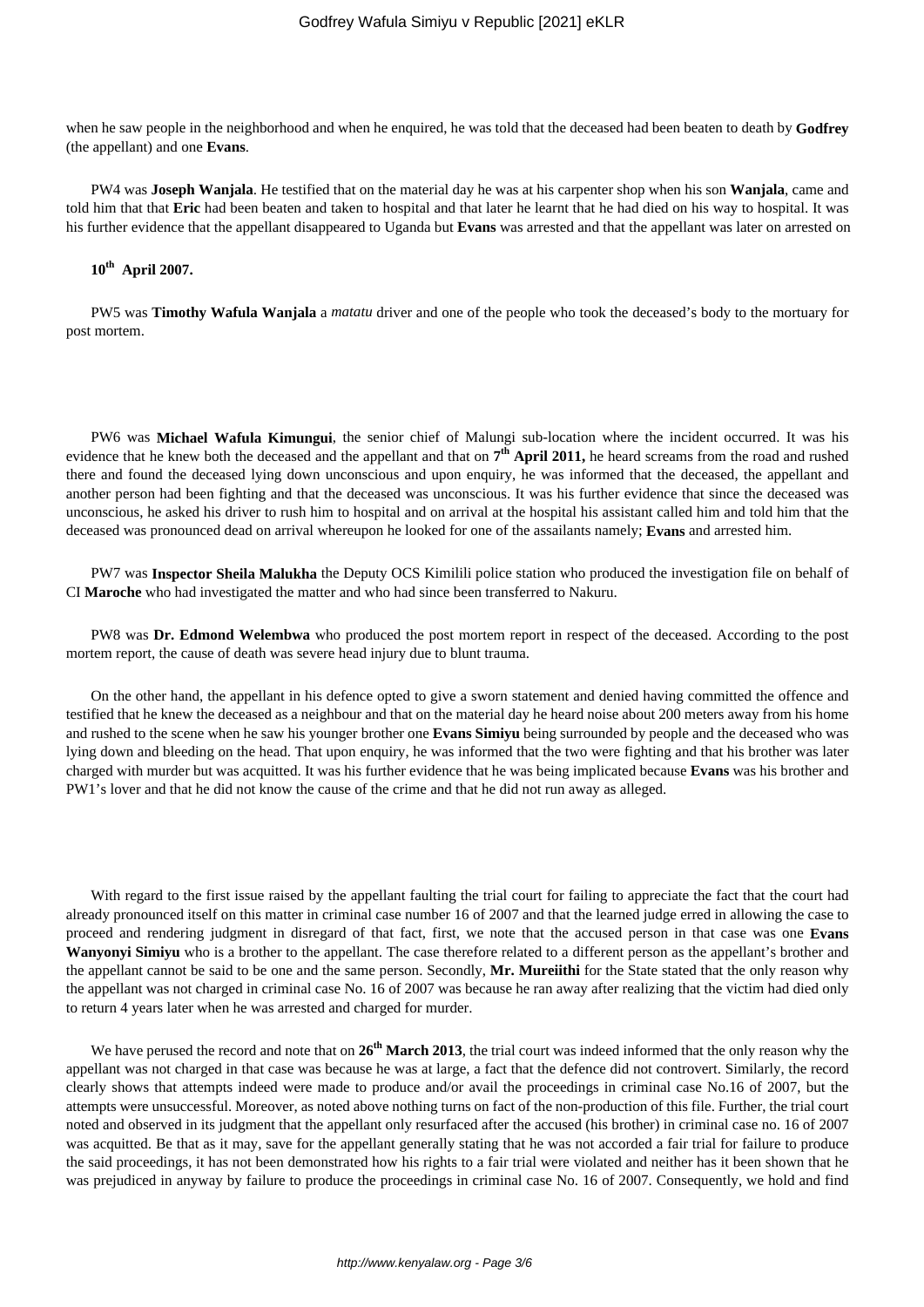that failure to produce the proceedings in criminal case No. 16 of 2007 was not fatal to the prosecution's case as no prejudice was suffered by the appellant. Consequently, this ground of appeal must fail.

The other issue that was raised by the appellant was failure by the prosecution to produce the weapon that was allegedly used by the appellant to commit the offence. PW1 who was the only eye witness to this incident testified thus:"*my husband was at the shop while I was preparing lunch behind. I heard some commotion and went to the front I found people fighting with my husband…."my husband Eric was fighting with Evans when Godfrey saw my husband had overpowered Evans he took a bench made of wood and hit my husband at the back of his head twice. My husband fell and became unconscious." (Emphasis supplied.)*

The evidence of this particular witness remained firm and unshaken in cross examination. The post mortem report indeed confirmed that the cause of death was severe injury due to blunt trauma. There is no requirement in law for a murder weapon to be produced in criminal cases. As a matter of fact, many a times the weapon is never recovered. Whereas it might have been important to produce the murder weapon, it is our considered opinion that failure to produce the same was not fatal to the prosecution case. Faced with a similar situation in the case of *Karani v. Republic (2010) 1 KLR 73* this Court stated thus:

"*The offence as charged could have been proved even if the dangerous weapon was not produced as exhibit as indeed happens in several cases where the weapon is not recovered. So long as the court believes, on evidence before it, that such a weapon existed at the time of the offence, the court may still enter and has been entering conviction without the weapon being produced as exhibit***."**

Again, in *Ramadhan Kombe v. Republic, Mombasa C.A. NO. 168 of 2002,* this Court held as follows: -

*"In the matter before the trial court and before us, the cause of death of the deceased is patently obvious. The weapon used was a sword. There is no other version of how the deceased was killed nor by whom. Moreover, the record shows that the doctor who prepared the postmortem report was cross-examined. The failure by the prosecution witness to produce the murder weapon was not fatal to the case of the prosecution nor did it prejudice the appellant's defence. We have no hesitation in rejecting this submission."*

Consequently, nothing turns on this point.

The trial court was also faulted for failing to find that the prosecution evidence was insufficient to sustain the conviction and that from the accounts of the witnesses, the deceased was involved in a fight with two brothers and that the only eye witness (PW1) who was wife to the deceased, only came in the midst of the fight and that this presented doubt on when exactly during the fight the deceased was hit on the head, how many times he was hit on the head and what object(s) were used. The learned judge while analyzing the evidence of this particular witness in her judgment stated *inter alia* thus:

*"this is a case of recognition as PW1 and the accused knew each other well. The court has taken heed that a court may rely on the evidence of one witness on identification having warned itself of any likely danger….." (Emphasis ours)*

Again at para 9 the learned judge stated:

*"the eye witness PW1 stated that the fight was during lunch hour and she was known to her husband's assailants a fact confirmed by the accused. The accused confirms the deceased was lying unconscious though denies having hit him. I rule out*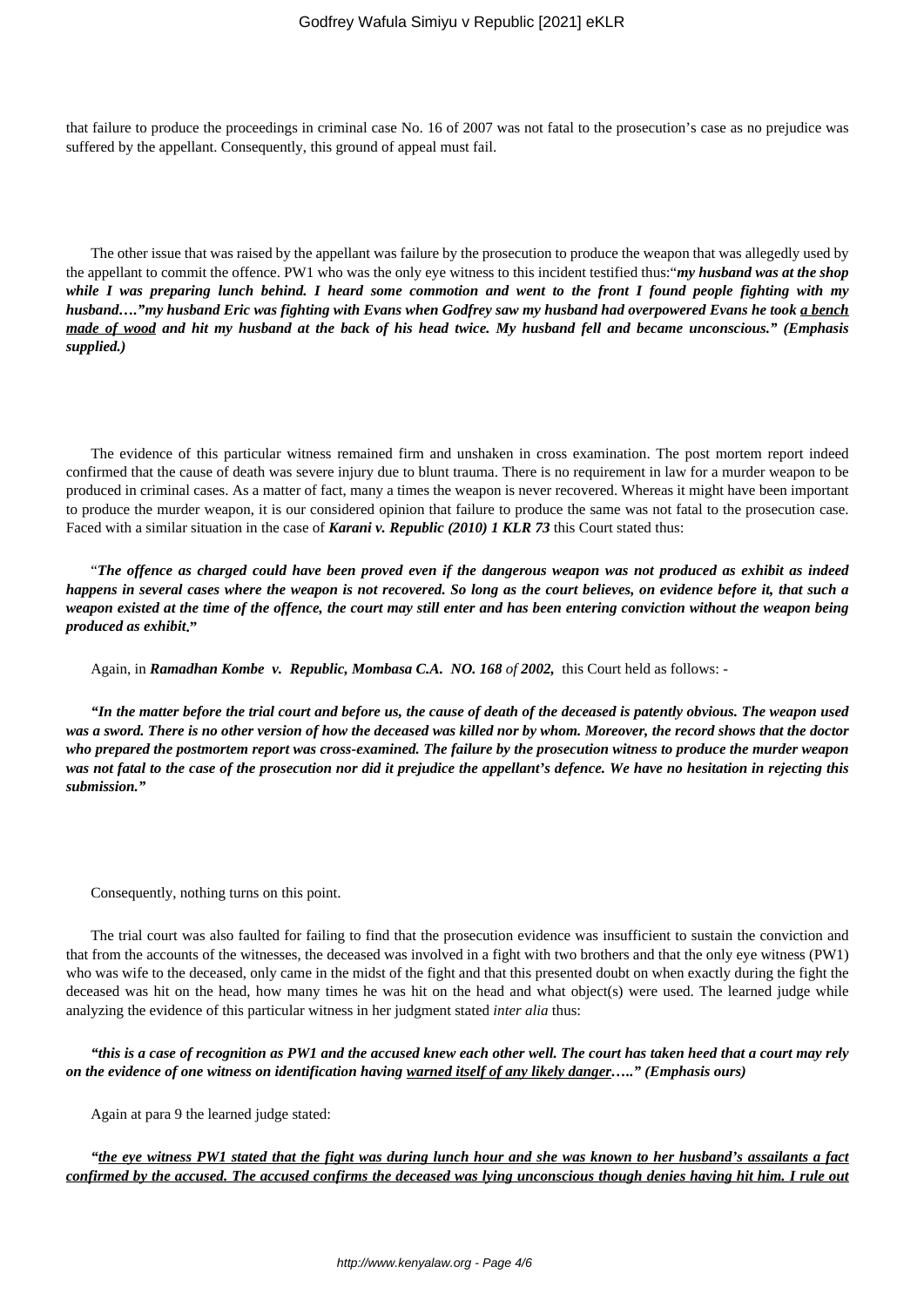*the question of wrong identification as the witness and the accused knew each other well and this incident occurred in broad day light. Secondly all witness who arrived at the scene confirm to have not just been given the name of Evans but that of the accused as the person who hit the deceased with a bench." Emphasis ours)*

At paragraph 11 the judge again stated:

## "*the evidence of PW1 was very categorical in naming the assailants, the conditions were favourable towards positive identification coupled with the conduct of the accused who disappeared for 4 years and only returned once his brother's case was concluded put an accusing finger upon the accused."*

We need not say more. Nobody could have said it better that the learned trial judge who had the chance and opportunity of seeing the witnesses testify and who as a matter of fact, warned herself on the dangers of relying on the evidence of a single witness. The appellant in his defence stated that indeed he knew the deceased who was his neighbor and a businessman near his home. This therefore corroborates the evidence of PW1 that the deceased and the appellant were neighbors. This was therefore a case of positive recognition of a person known to the witness as opposed to identification of a stranger. In the case of *Anjononi & Others vs. Republic [1976-80] 1 KLR 1566* it was stated:

## *"Recognition of an assailant is more satisfactory, more assuring and more reliable than identification of a stranger because it depends upon the personal knowledge of the assailant in some form or other."*

The contention by the appellant that the evidence of PW1 presented doubt on when exactly the deceased was hit on the head during the fight, how many times he was hit on the head and what object(s) were used, is certainly without basis as PW1 clearly testified that it was the appellant who hit the deceased twice at the back of the head and her evidence towards this respect remained firm, consistent and unshaken even in cross examination. Consequently, nothing turns on this point.

Lastly on sentence, the appellant urged the court to review the sentence putting into consideration the fact that he had served 3 years in prison. On the other hand, **Mr. Mureiithi** for the State urged us not to disturb the sentence as it was very lenient. The appellant herein was sentenced on **21st December, 2017** to thirty (30) years' imprisonment for the offence of murder. Although **Section 204 of the Penal Code CAP 63 of the Laws of Kenya** provides for a mandatory death sentence for any person charged and convicted with the offence of murder, in **Francis** *Karioko Muruatetu & Another vs Republic SC Pet. No. 15 &16 of 2015*, the Supreme Court had on **14th December, 2017** just a week prior to the appellant's sentencing held that the mandatory nature of the death sentence prescribed for the offence of murder by *Section 204* of the *Penal Code* was unconstitutional as it deprived the Courts of their legitimate jurisdiction to exercise discretion not to impose the death sentence in an appropriate case. The sentence of thirty (30) years imprisonment imposed on the appellant was therefore in accordance with the decision in *Francis Kariako Muruatetu v Republic (supra).*

From the circumstances of this case, the deceased died as a result of two fatal blows at the back of his head occasioned by the appellant. A life was lost and the learned Judge properly exercised her discretion in sentencing. We see no reason to disturb the sentence of thirty (30) years meted out on the appellant. The same is hereby affirmed and upheld.

The upshot of the foregoing is that the appellant's appeal on both conviction and sentence is without merit. The same is hereby dismissed in its entirety.

It is so ordered.